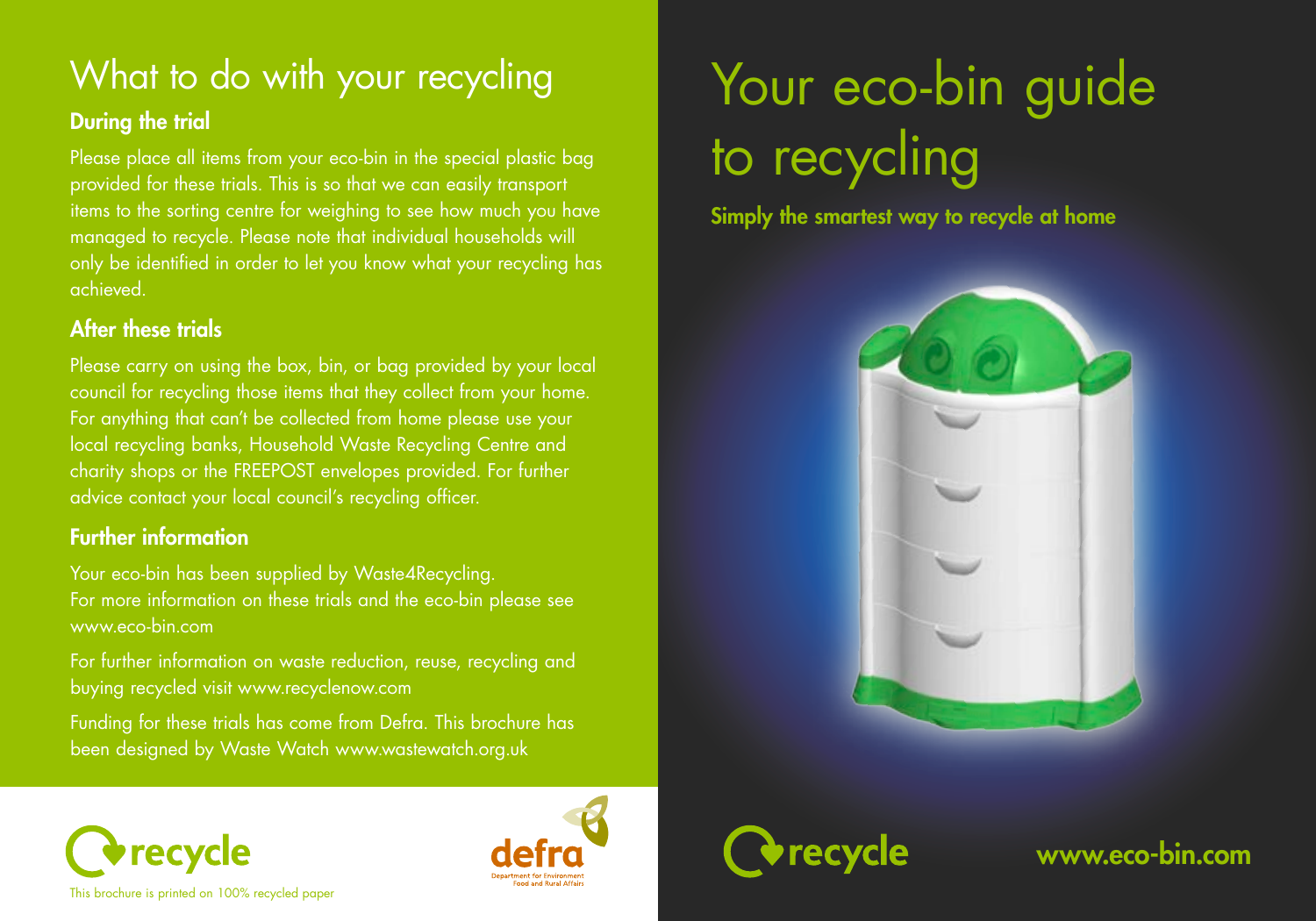### Welcome to your new eco-bin

Thank you for taking part in this exciting trial of a new and innovative recycling container – the eco-bin.

The eco-bin has been designed to help you easily separate your recycling in the kitchen. There are special compartments for every type of material from paper and glass to tin cans and batteries.

Everyone who takes part in this trial can keep the eco-bin free of charge and there will be other incentives on offer as well.

This guide explains everything you need to know about the eco-bin and how you can use it to make recycling tidier, more convenient and more fun.



In just one year UK households fill enough dustbins to stretch halfway to the moon

## Using your eco-bin is as easy as 1,2,3…

- 1. Label the compartments on your eco-bin using the stickers provided (see pages 4 & 5).
- 2. Put your eco-bin in a convenient place in your kitchen, ideally replacing your normal rubbish bin.
- 3. Use your eco-bin to store different materials for recycling (see pages 6 & 7).

### Special features of the eco-bin\*

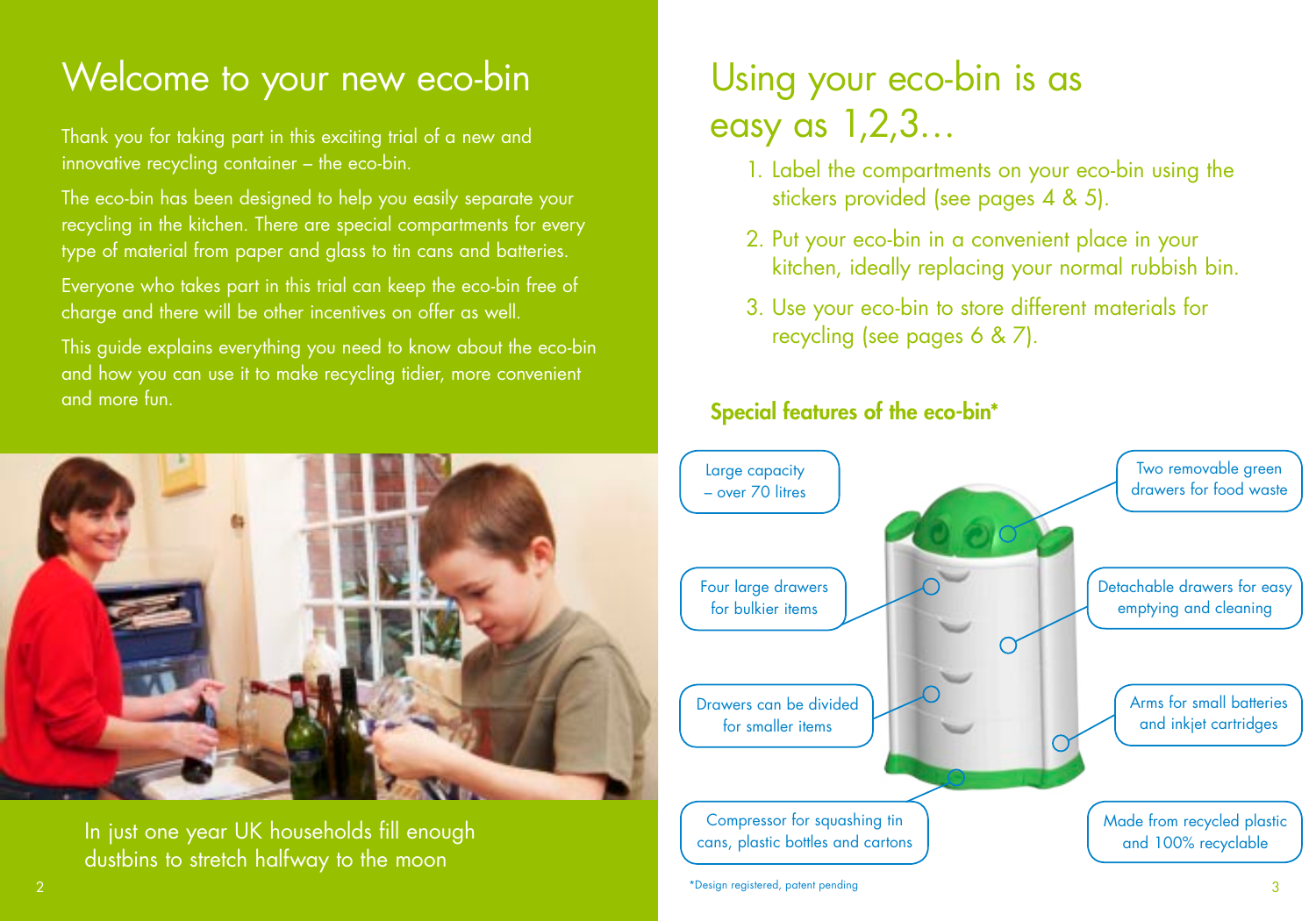